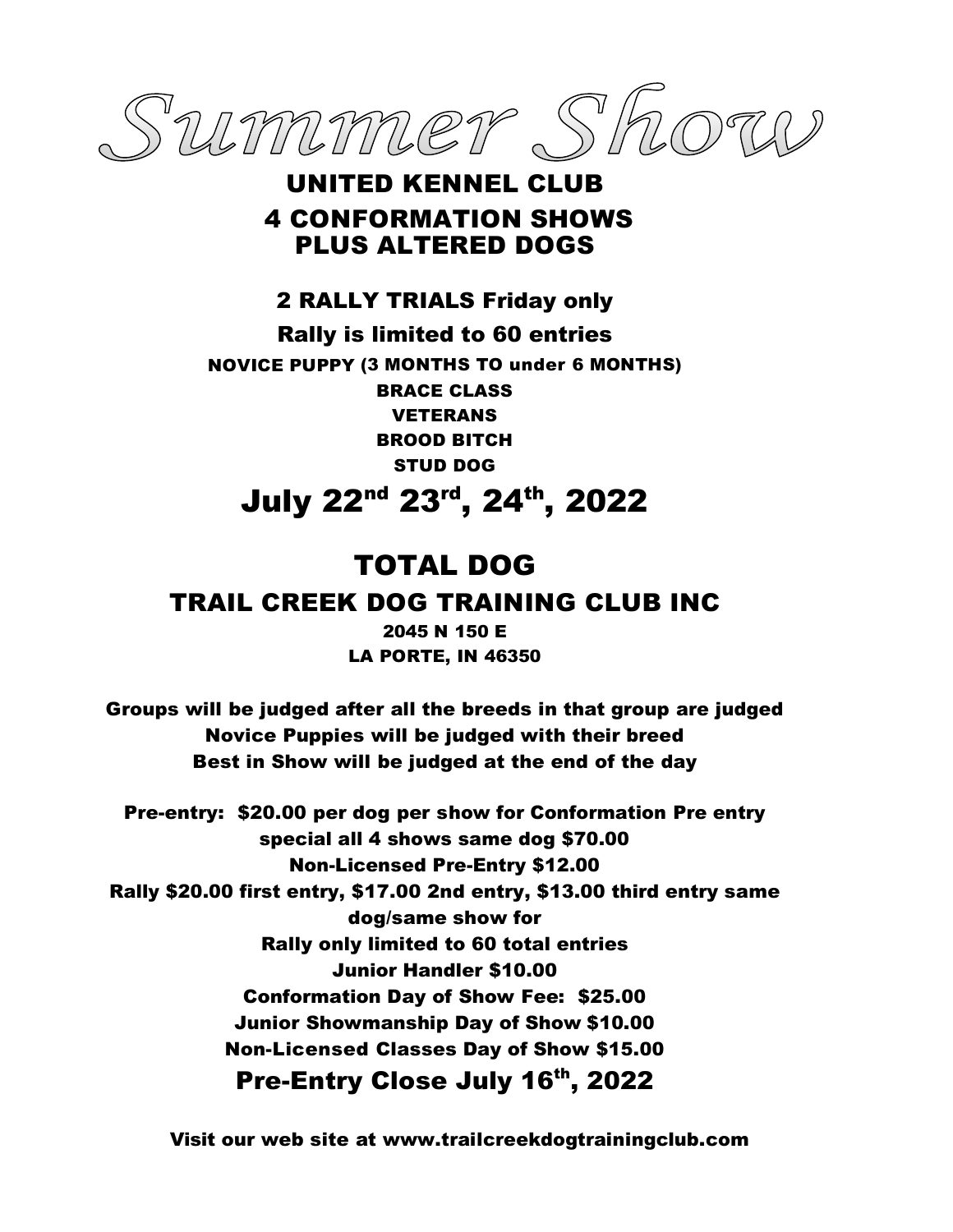### TRAIL CREEK DOG TRAINING CLUB INC. 2045 N 150 E LA PORTE, IN 46350

#### **Chairman Secretary Secretary Secretary** Secretary Secretary Secretary Secretary Secretary Secretary Secretary Secretary Secretary Secretary Secretary Secretary Secretary Secretary Secretary Secretary Secretary Secretary S

**Danette Clayton Contract Clayton Contract Clayton Kim Smith** 4422 E 1000 N **PO Box 173** LaPorte, IN 46350 **Mestrille**, IN 46391 (219) 363-2781 cell (219) 608-8719 cell [kdclayton@csinet.net](mailto:kdclayton@csinet.net) sheltie@csinet.net If sending pay pal, add \$5.00 per dog and send to trailcreektrialsec@gmail.com Send entry to sheltie@csinet.net

### JUDGES

#### Rally Obedience--

#### Friday - Start time for Rally Trial 1 is 5:00 pm

 Rally Trial 1 & 2 – Deb Beean #6461 Limit of 60 total

#### Conformation

#### Saturday

 Show 1 – Deb Beean #6461 All Breeds Show 2 – Kathy Belville #6657 no BSD or AE

#### Sunday

Show 1 – Karen Cattin #6560 All Breeds Show 2 Elizabeth Burgess #7084 no BSD or AE

Pre-Entries Close July 16<sup>th</sup>, 2022, at the secretary's address

\$20.00 1st entry, \$17.00 2nd entry \$13.00 additional entry per dog/per show for Rally ONLY,

for example, Rally 1B and 2B same trial qualifies for 2nd entry discount.

### Rally is Limited to 60 entries

Day of show rally taken from 3pm to 4pm if the trial is not full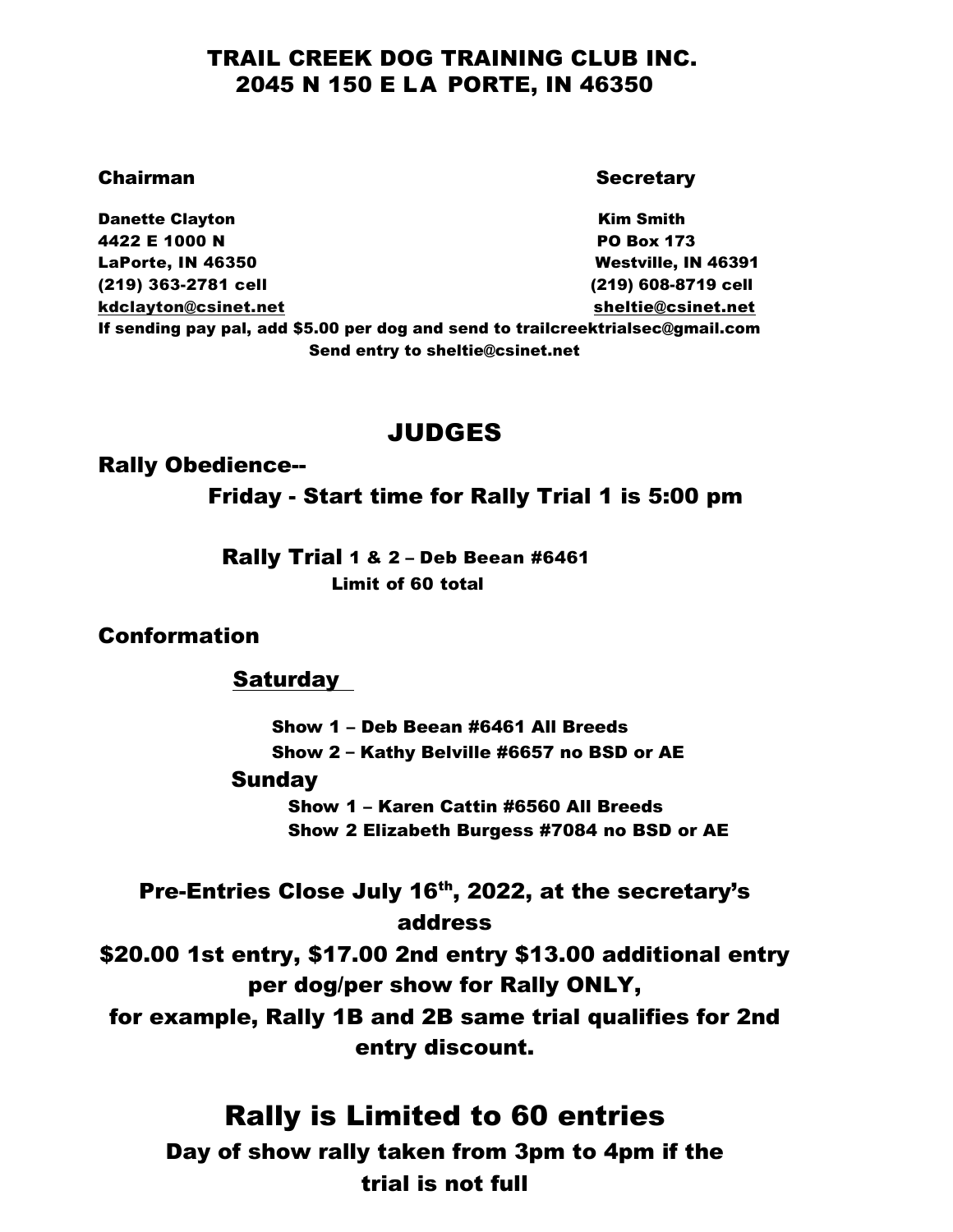Day of Show for Conformation Day of show taken from 7:00 to 8:00am \$25.00 per dog per show Non-Licensed Class \$15.00 Junior Showmanship \$10.00

#### PRE- ENTRIES

Pre-Entries Close July 16<sup>th</sup>, 2022, at the secretary's address

### MAKE CHECKS PAYABLE TO **TCDTC**

Mail Conformation Entries to

Kim Smith PO Box 173 Westville, IN 46391

Please use correct current conformation or rally form.

If sending pay pal, add \$5.00 per dog and send to trailcreektrialsec@gmail.com Send entry to sheltie@csinet.net

# **PLEASE INDICATE ON ENTRY FORM IF YOU ARE ENTERING FOR TOTAL DOG**

If you qualify on Friday and have a competition win in Conformation on Saturday, you will be eligible for Total Dog.

### ONE TOTAL DOG PER DOG

Returned Checks constitute an invalid entry and a \$35.00 fee will be charged to any check returned as NSF Entry fees will not be refunded in the event that a dog is absent, disqualified, or barred from the competition by action of the show committee. Refunds will be issued in full if show cannot open due to change in Covid protocol for LaPorte County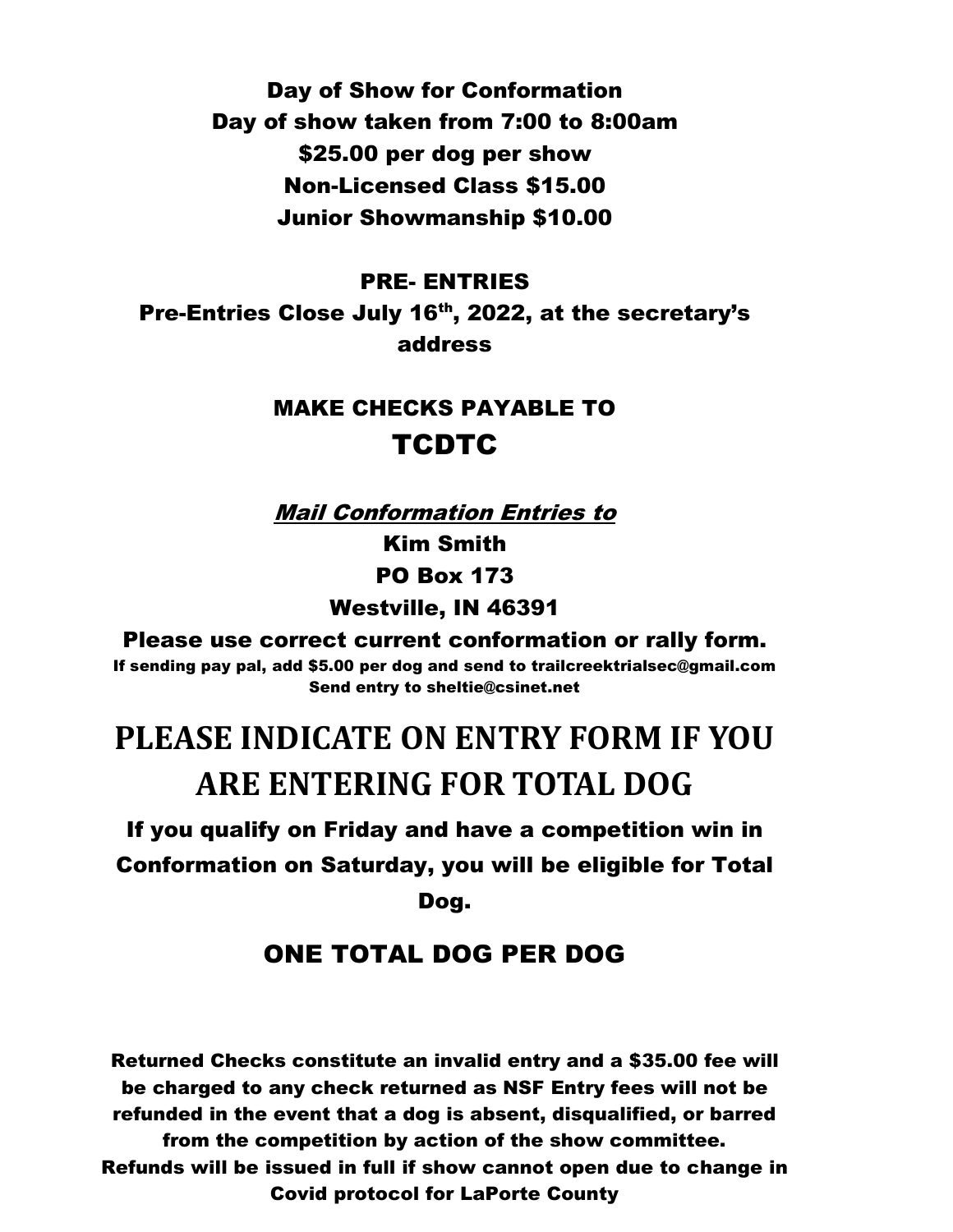NON-LICENSED CLASSES Conformation:

Novice Puppy, Veteran, Brace, Brood Bitch, Stud Dog RIBBONS

Rosettes will be awarded to the 1<sup>st</sup> through  $4<sup>th</sup>$  place dogs in Groups, Best in Show, Reserve Best in Show, Total Dog, Total Junior, Best Junior Handler and Reserve Junior Handler. Qualifying and title ribbons for Rally Dogs. Rosettes for 1<sup>st</sup> thru 4<sup>th</sup> place. Rosettes for new UROC, UROG and Master

### EXHIBITOR INFORMATION DOORS OPEN

FRIDAY – 3:00 PM for check in and DOS for Rally SATURDAY & SUNDAY – 7:00 AM both days for Door entries

### PLEASE NOTE!!! LA PORTE IS ON CENTRAL STANDARD TIME

### PLENTY OF CRATING AND GROOMING AREA

Exhibitors are responsible for being at the ring side when it is their turn to show. Please inform the table stewards of any conflicts.

## Accommodations

Baymont Inn 4128 S Franklin St, Michigan City IN 219- 879-9994 Must call hotel directly and mention TCDTC for discounted room fee. Pet Fee may apply. Other Hotels located in surrounding Cities. Check hotel for pet policies

Please clean up after your dog at your accommodations and at the trial site. Anyone witnessed not picking up after their dog will be excused from the trial weekend with no monies refunded.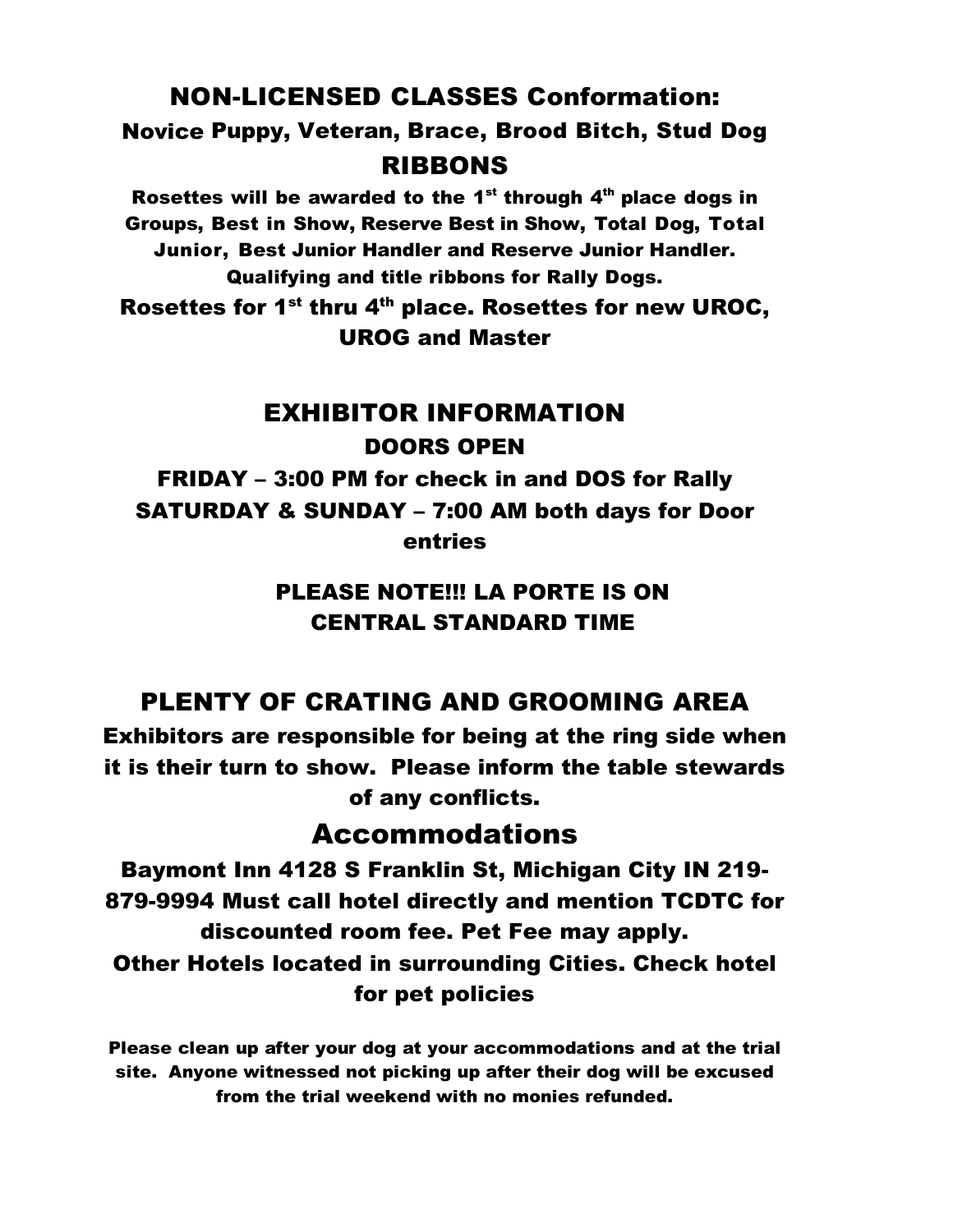Judging Times Rally Obedience Limited to 60 total Entries Friday - Trial 1 5:00 pm Trial 2- to follow Trial 1 Rally run order RO1 T1-T2, RO2 T1-T2, RO3 T1-T2, ROM T1-T2 Conformation Group orders TBA Saturday & Sunday Show 1 9:00 am Show 2 9:30 am

# Fees

Pre-Entry Rally \$20.00 first entry \$17.00 second entry same dog, same trial. Example RO1 and RO2 Trial 1 qualifies for discount.

**Pre-Entry Junior Handler Rally \$10.00** Pre-Entry Conformation \$20.00 Pre-Entry Pee Wee Entry Free

Weekend special \$70.00 same dog all shows Conformation only. Day of Show Conformation \$25.00 Day of Show Junior Showmanship \$10.00 Day of Show Non-Licensed Class \$15.00 Day of Show Pee Wee Entry Free